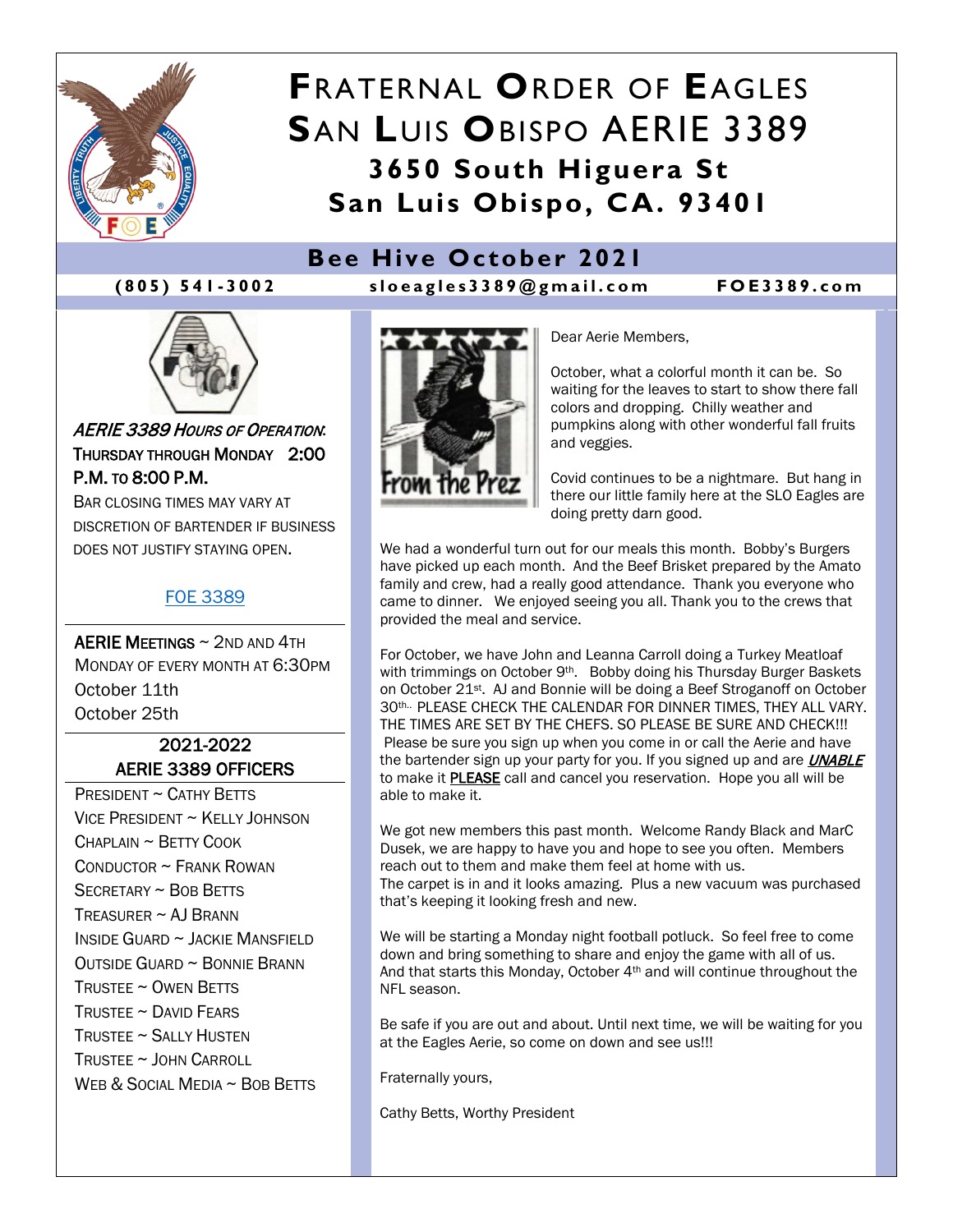### **October 2021 Fraternal Order of Eagles**



8/25 JOHN C 8/27 KEN K 8/28 BILL C  $\mathbf{\hat{H}}$ 8/29 KCJ 8/30 SANDRA F 9/2 LONNIE H 9/3 DEBBIE G 9/4 BILL P 9/5 BILL P 9/6 ROBERT F 9/7 SATTIE G 9/10 MATT B 9/11 JAMES B 9/12 DORLENE D 9/13 BARBARA R 9/16 RICK M 9/17 KEVIN L 9/18 LUCILLE C 9/19 TJ C 9/20 FRED D 9/23 KATHLEEN M  $9/24$  MALANIE A  $\bigoplus$ 9/25 JULIE W 9/26 FRANK R 9/27 BILL Z

 $0.67 - 0.008$ 

10/1 HOLLIE W 10/3 DAN B 10/6 TREG F 10/11 KRISTINA B 10/12 PAUL K 10/14 KELLY J 10/18 CHUCK M 10/28 LEANNA C 10/30 TOM K



# DART TOURNAMENT EVERY SUNDAY. BUY IN **\$6 RANDOM DRAW FOR**

TEAMS.



Our Dart Board & pool table are OPEN again for your use.

 $8-14$  Kathy & AJ.  $\odot$ 



Please consider making a donation to Aerie 3389 today!

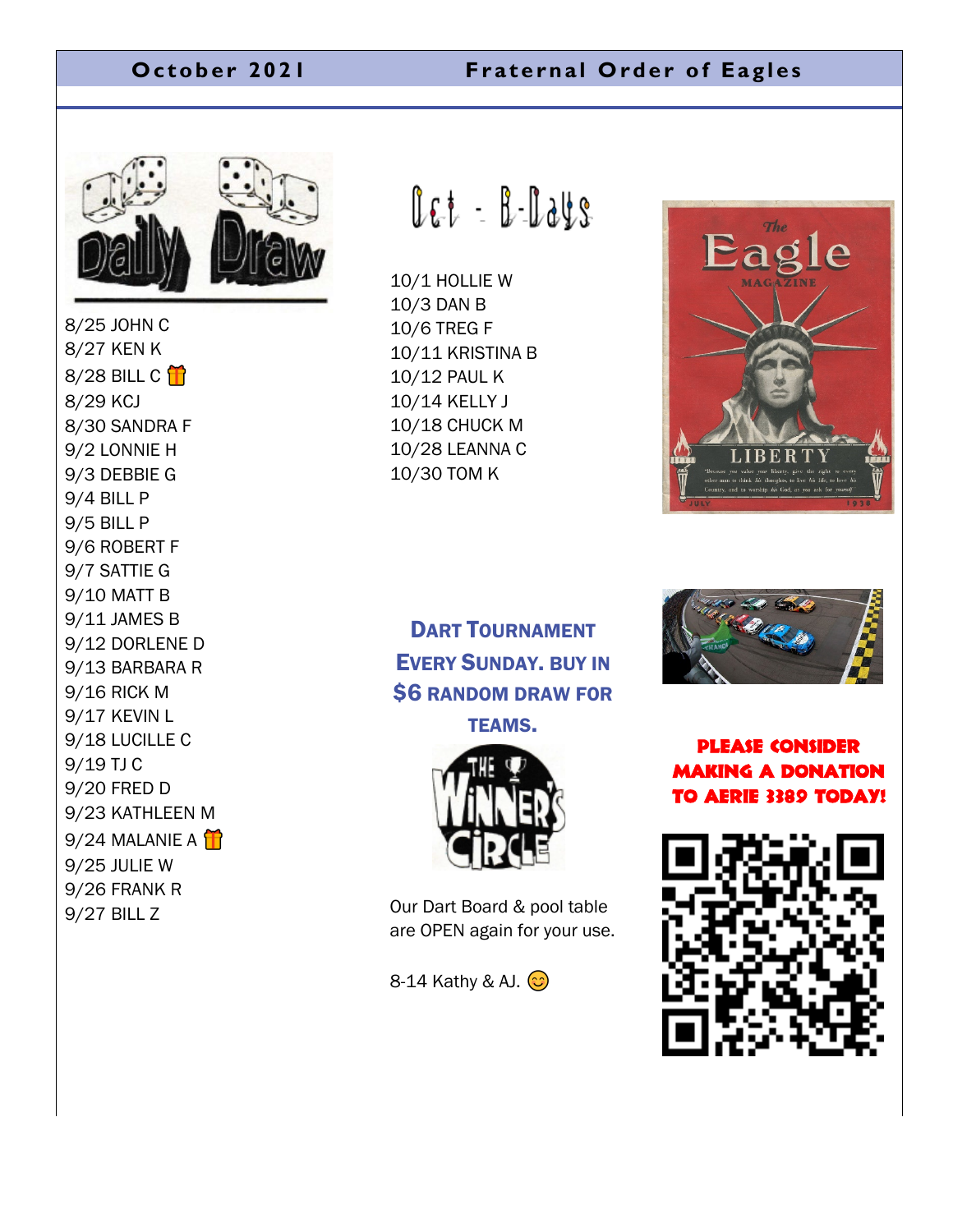

Our Online Events Calendar at<https://foe3389.com/event/> has the most up-to-date, reliable information available.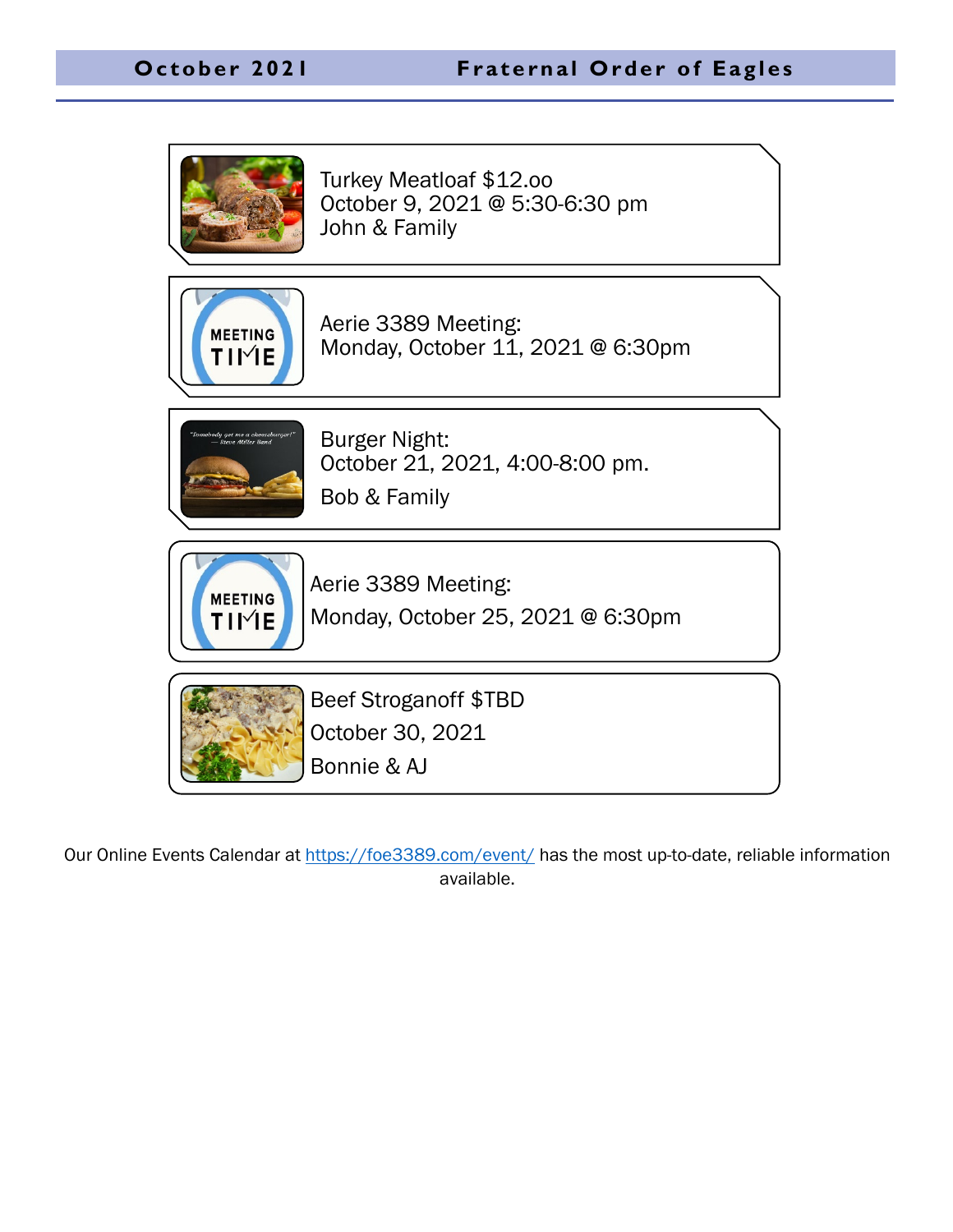